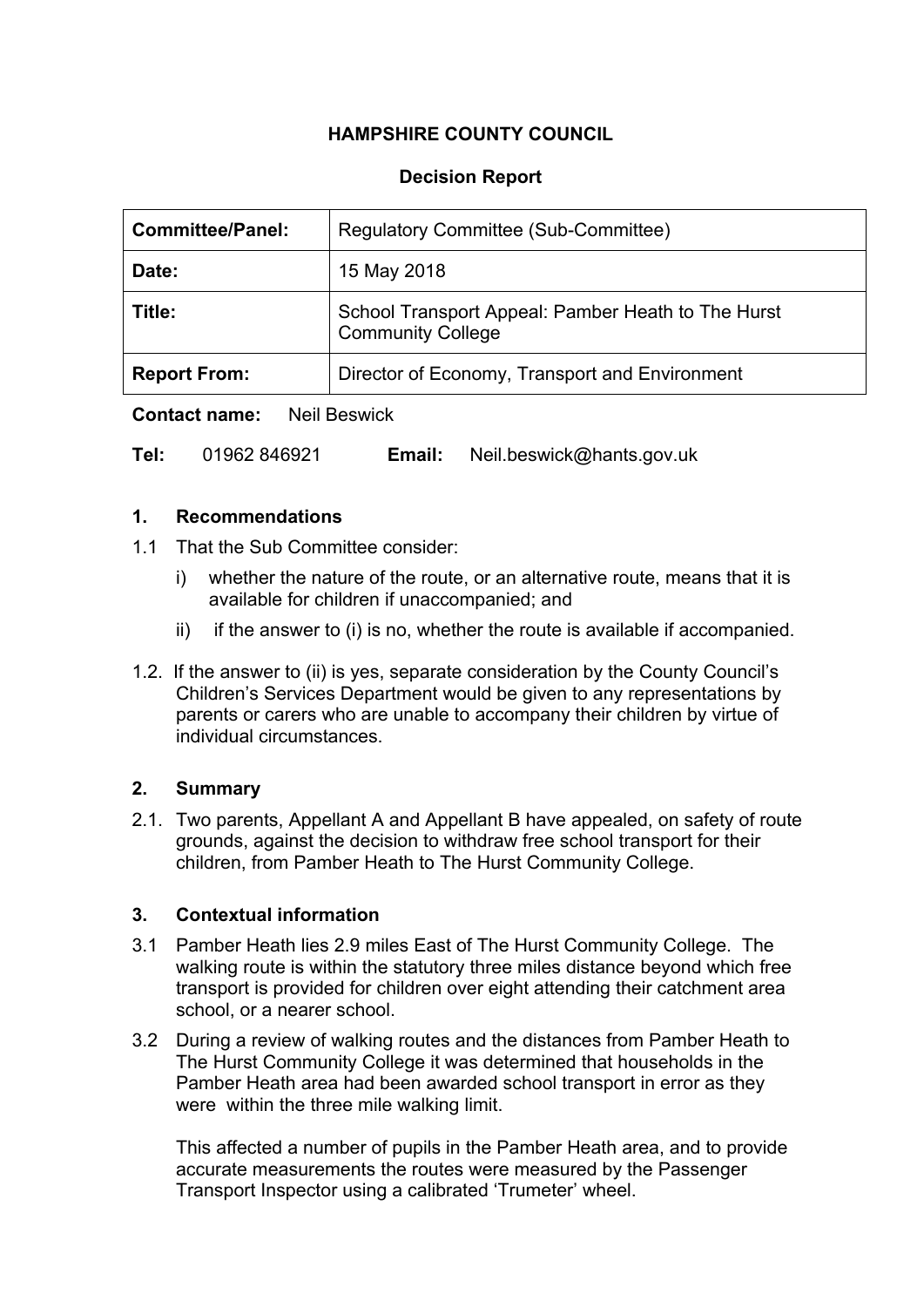The distance from Appellant A's home to The Hurst is 4307.9meters (2.677 miles).

The distance from Appellant B's home to The Hurst is 4146.5 meters (2.577 miles).

The distance measured is from where the parent/guardian's property meets the public highway to the nearest available entrance to the school.

The School Transport Manager and Passenger Transport Inspector walked the route to ensure that it was, in their opinion, safe to walk.

Parents/guardians of 30 students were issued with a letter in November 2017 explaining the situation, and advising them that transport would be withdrawn at the end of the term in April 2018, providing a terms notice as required by the Council's Home to School Transport Policy, which states that a full terms notice be given.

Any new applications received for transport to commence from November 2017 were rejected as being 'under distance'.

3.3. After the letters were sent to parents/guardians of the 23 families, a number of letters were received disputing the measurements taken and the safety of the route.

The Council's Road Safety Officer was commissioned to carry out a formal assessment of the route using the Road Safety GB Assessment of Walked Routes to School criteria, and his report stated that the route was safe.

Parents who had written in to challenge the decision to withdraw transport were supplied a copy of the Road Safety Officer's report along with a copy of the accident statistics for the length of the route, they were then invited to submit a Stage 1 Appeal as per the County Council's Home to School Transport policy.

Eight parents submitted a Stage 1 Appeal, and they were reviewed by a senior officer and the School Transport Manager. After consideration of the submissions the appeals were turned down and parents were offered the right to advance to a Stage 2 appeal.

The common points appellants raised during the Stage 1 appeals were as follows;

- Disputing the distance measured
- The crossing point on the A340
- The entrance point to the school that the measurement was taken to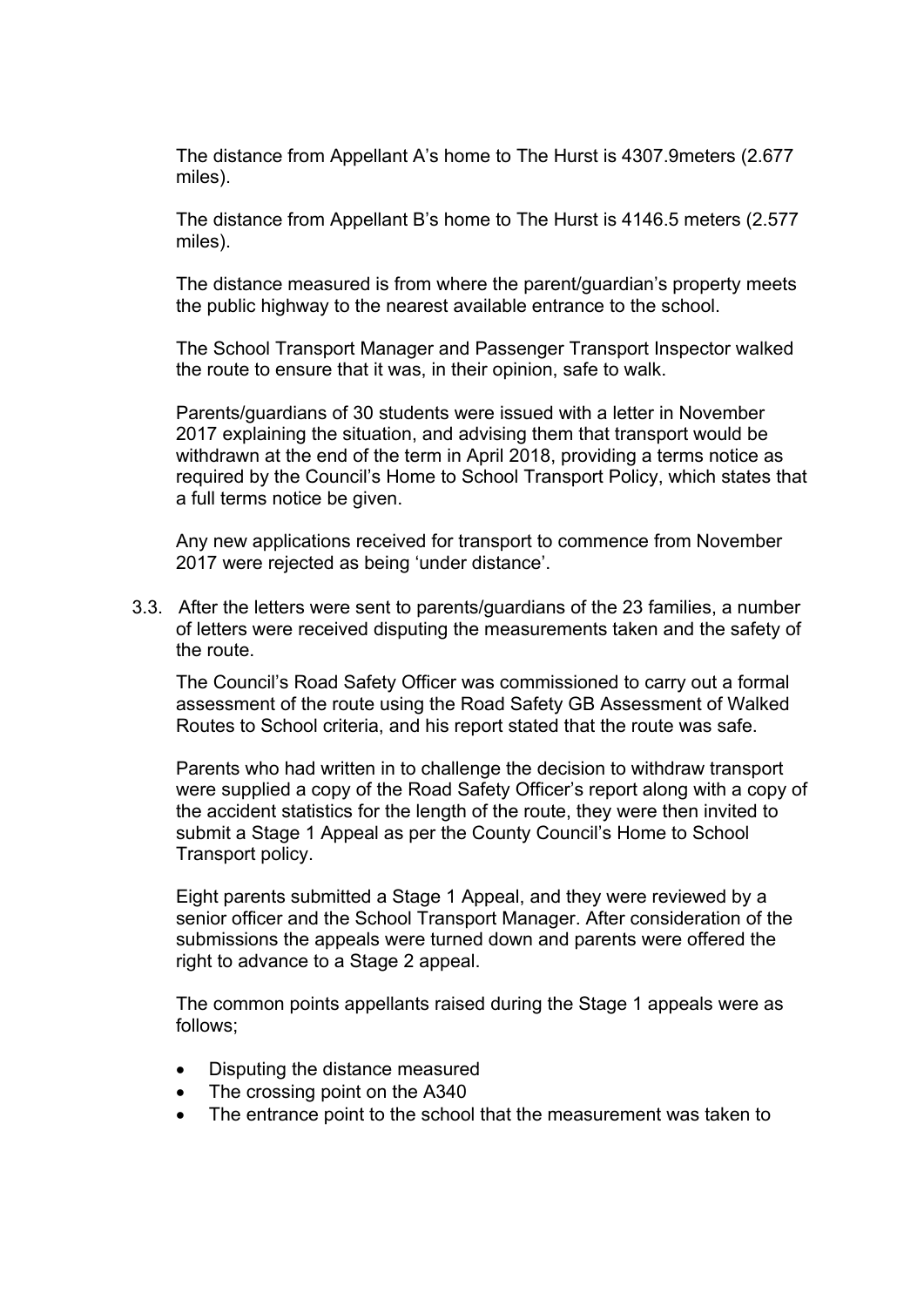3.4. There are no public bus services that could be used by students to travel to The Hurst Community College.

Some of the parents affected asked if there were any available 'Privilege' spaces on the reconfigured transport from Tadley, and so far 11 parents have purchased tickets from Pamber Heath to The Hurst Community College.

### **4. The Appeal**

- 4.1. The route has to be considered against the national Road Safety GB criteria for the Assessment of Walked Routes to School (attached at Appendix 5).
- 4.2. An on-site inspection was undertaken on by a representative from Hampshire County Council's Road Safety Team. The salient points of the Road Safety Team's initial report are in Appendix 1 & 2 for Appellant A and 3 & 4 for Appellant B.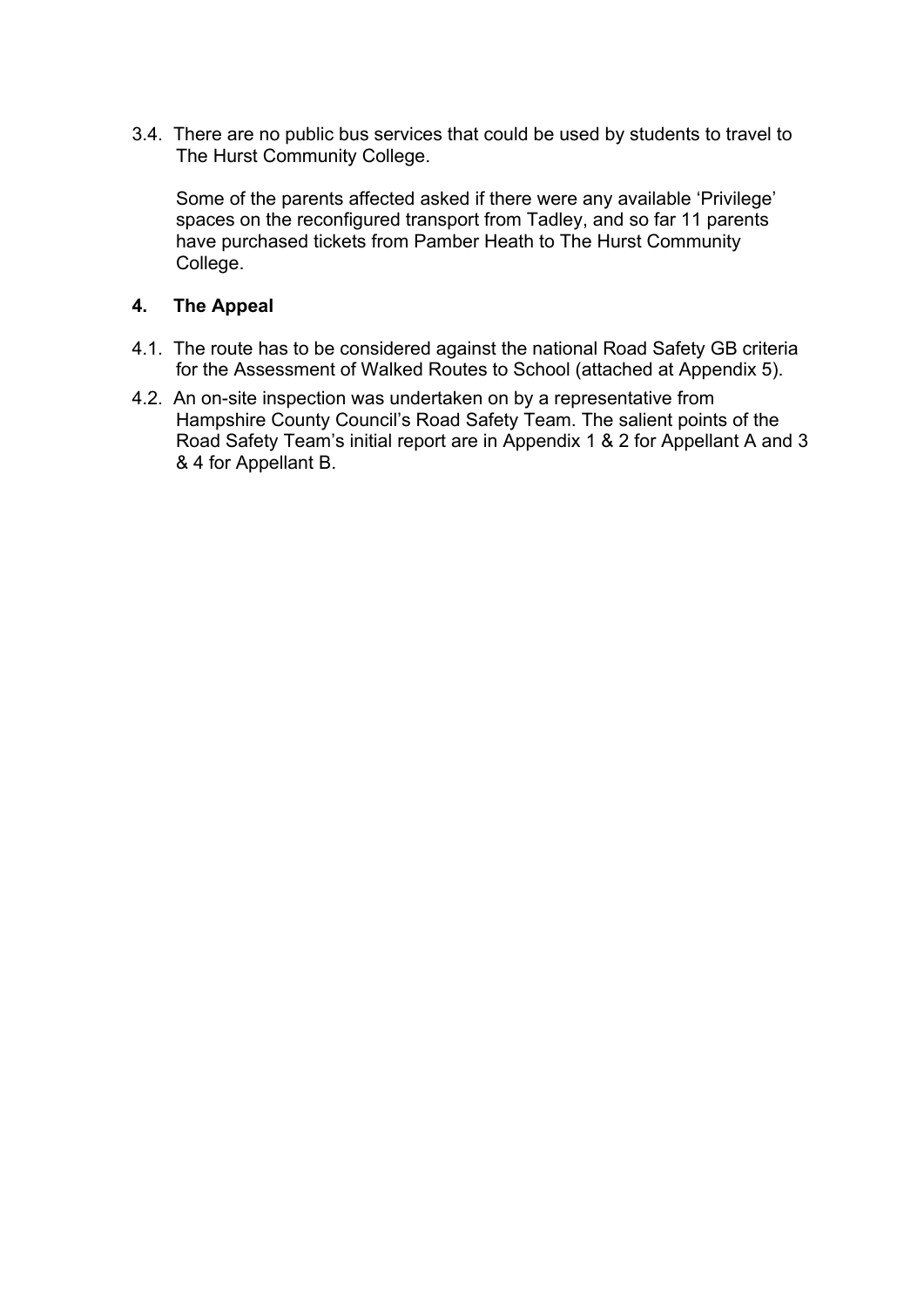## **CORPORATE OR LEGAL INFORMATION:**

# **Links to the Strategic Plan**

| Hampshire maintains strong and sustainable economic<br>growth and prosperity: | no  |
|-------------------------------------------------------------------------------|-----|
| People in Hampshire live safe, healthy and independent<br>lives:              | yes |
| People in Hampshire enjoy a rich and diverse<br>environment:                  | no  |
| People in Hampshire enjoy being part of strong,<br>inclusive communities:     | yes |